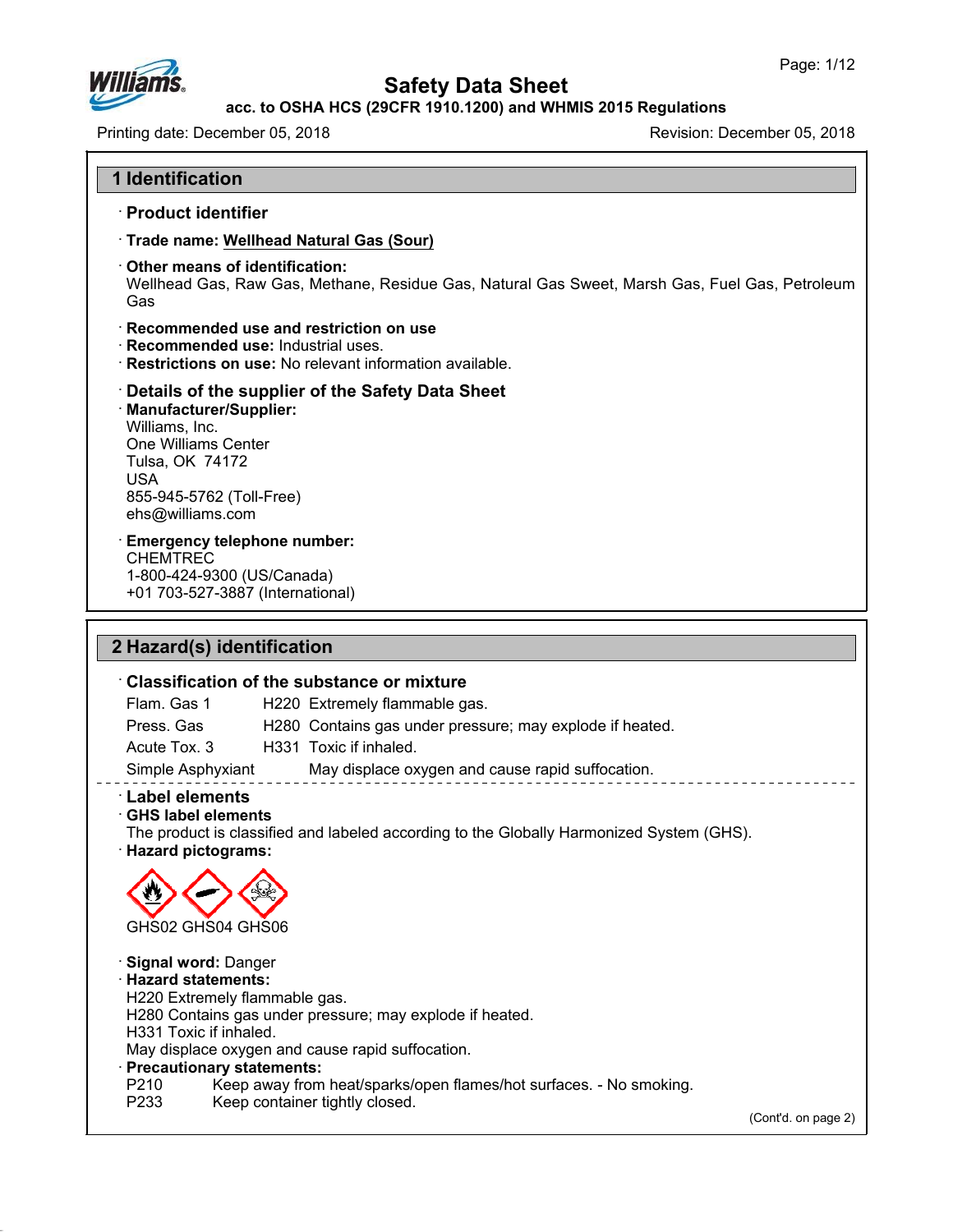

**acc. to OSHA HCS (29CFR 1910.1200) and WHMIS 2015 Regulations**

Printing date: December 05, 2018 Revision: December 05, 2018

### **Trade name: Wellhead Natural Gas (Sour)**

(Cont'd. of page 1)

- P261 Avoid breathing gas. P271 Use only outdoors or in a well-ventilated area.
- P304+P340 IF INHALED: Remove person to fresh air and keep comfortable for breathing.
- P311 Call a poison center/doctor.
- P377 Leaking gas fire: Do not extinguish, unless leak can be stopped safely.
- P381 Eliminate all ignition sources if safe to do so.
- P405 Store locked up.

P410+P403 Protect from sunlight. Store in a well-ventilated place.<br>P501 Dispose of contents/container in accordance with

Dispose of contents/container in accordance with local/regional/national/international regulations. 

**Other hazards** There are no other hazards not otherwise classified that have been identified.

### **3 Composition/information on ingredients**

ꞏ **Chemical characterization: Mixtures**

| <b>Components:</b>   |                            |                                                                         |           |
|----------------------|----------------------------|-------------------------------------------------------------------------|-----------|
|                      | 74-82-8 Methane            | $\otimes$ Flam. Gas 1, H220<br>← Press. Gas, H280<br>Simple Asphyxiant  | >75%      |
| 74-84-0 Ethane       |                            | <b>♦ Flam. Gas 1, H220</b><br>< Press. Gas, H280<br>Simple Asphyxiant   | < 20%     |
|                      | 74-98-6   Propane          | <b>♦ Flam. Gas 1, H220</b><br>← Press. Gas, H280<br>Simple Asphyxiant   | < 10%     |
|                      | 124-38-9 Carbon dioxide    | <b>←</b> Press. Gas, H280<br>Simple Asphyxiant                          | < 10%     |
| 106-97-8   butane    |                            | <b>♦ Flam. Gas 1, H220</b><br><>> Press. Gas, H280<br>Simple Asphyxiant | $< 5\%$   |
| 7727-37-9   nitrogen |                            | ← Press. Gas, H280<br>Simple Asphyxiant                                 | $< 5\%$   |
|                      | 7783-06-4 Hydrogen sulfide | <b>Elam. Gas 1, H220</b><br>iess. Gas, H280<br>Acute Tox. 2, H330       | 0.005-22% |

#### ꞏ **Additional information:**

For the listed ingredient(s), the identity and/or exact percentage(s) are being withheld as a trade secret. For the wording of the listed Hazard Statements, refer to section 16.

### **4 First-aid measures**

- ꞏ **Description of first aid measures**
- ꞏ **After inhalation:**
- Supply fresh air.

Provide oxygen treatment if affected person has difficulty breathing.

(Cont'd. on page 3)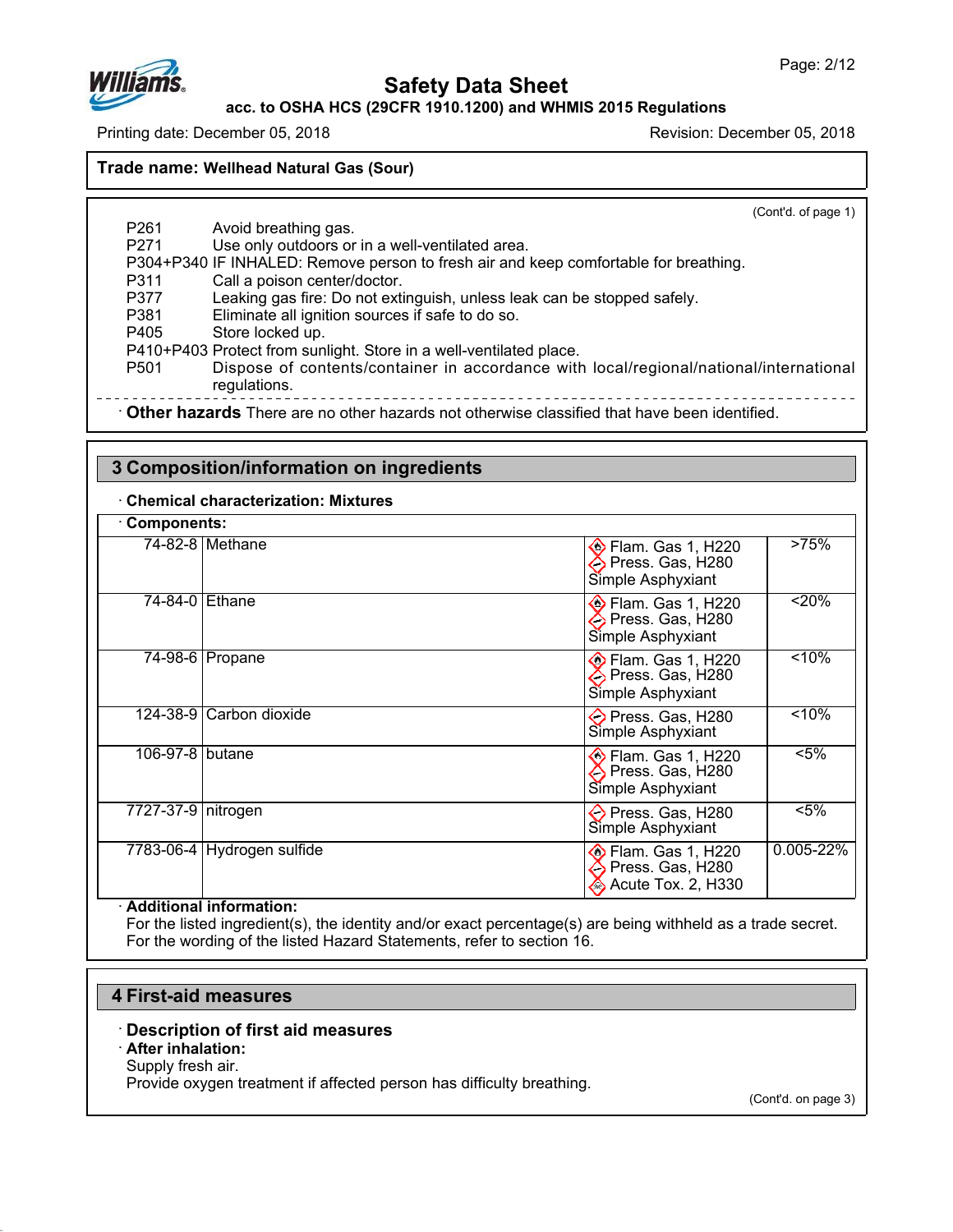

**acc. to OSHA HCS (29CFR 1910.1200) and WHMIS 2015 Regulations**

Printing date: December 05, 2018 Revision: December 05, 2018

### **Trade name: Wellhead Natural Gas (Sour)**

(Cont'd. of page 2) If experiencing respiratory symptoms: Call a poison center/doctor. ꞏ **After skin contact:** In cases of frostbite from liquefied gas or from high-pressure systems, rinse with plenty of water. Do not remove clothing. ꞏ **After eye contact:** Remove contact lenses if worn. Rinse opened eye for several minutes under running water. If symptoms persist, consult a doctor. ꞏ **After swallowing:** Unlikely route of exposure. ꞏ **Most important symptoms and effects, both acute and delayed: Dizziness** Coughing Frostbite from liquefied gas or high-pressure systems. **Disorientation** ꞏ **Danger:** Toxic if inhaled. May displace oxygen and cause rapid suffocation. ꞏ **Indication of any immediate medical attention and special treatment needed:** If necessary oxygen respiration treatment. **5 Fire-fighting measures** ꞏ **Extinguishing media** ꞏ **Suitable extinguishing agents:** Foam Water fog / haze Gaseous extinguishing agents Carbon dioxide ꞏ **For safety reasons unsuitable extinguishing agents:** Water stream. ꞏ **Special hazards arising from the substance or mixture** Danger of receptacles bursting because of high vapor pressure if heated. Extremely flammable gas. ꞏ **Advice for firefighters** ꞏ **Protective equipment:** Wear self-contained respiratory protective device. Wear fully protective suit. ꞏ **Additional information:** Eliminate all ignition sources if safe to do so. In case of major fire and large quantities: Evacuate area. Fight fire remotely due to the risk of explosion. Leaking gas fire: Do not extinguish, unless leak can be stopped safely.

### **6 Accidental release measures**

- ꞏ **Personal precautions, protective equipment and emergency procedures**
- Use respiratory protective device against the effects of fumes/dust/aerosol.
- Wear protective equipment. Keep unprotected persons away.
- Ensure adequate ventilation.
- Keep away from ignition sources.
- Take precautionary measures against static discharge.

(Cont'd. on page 4)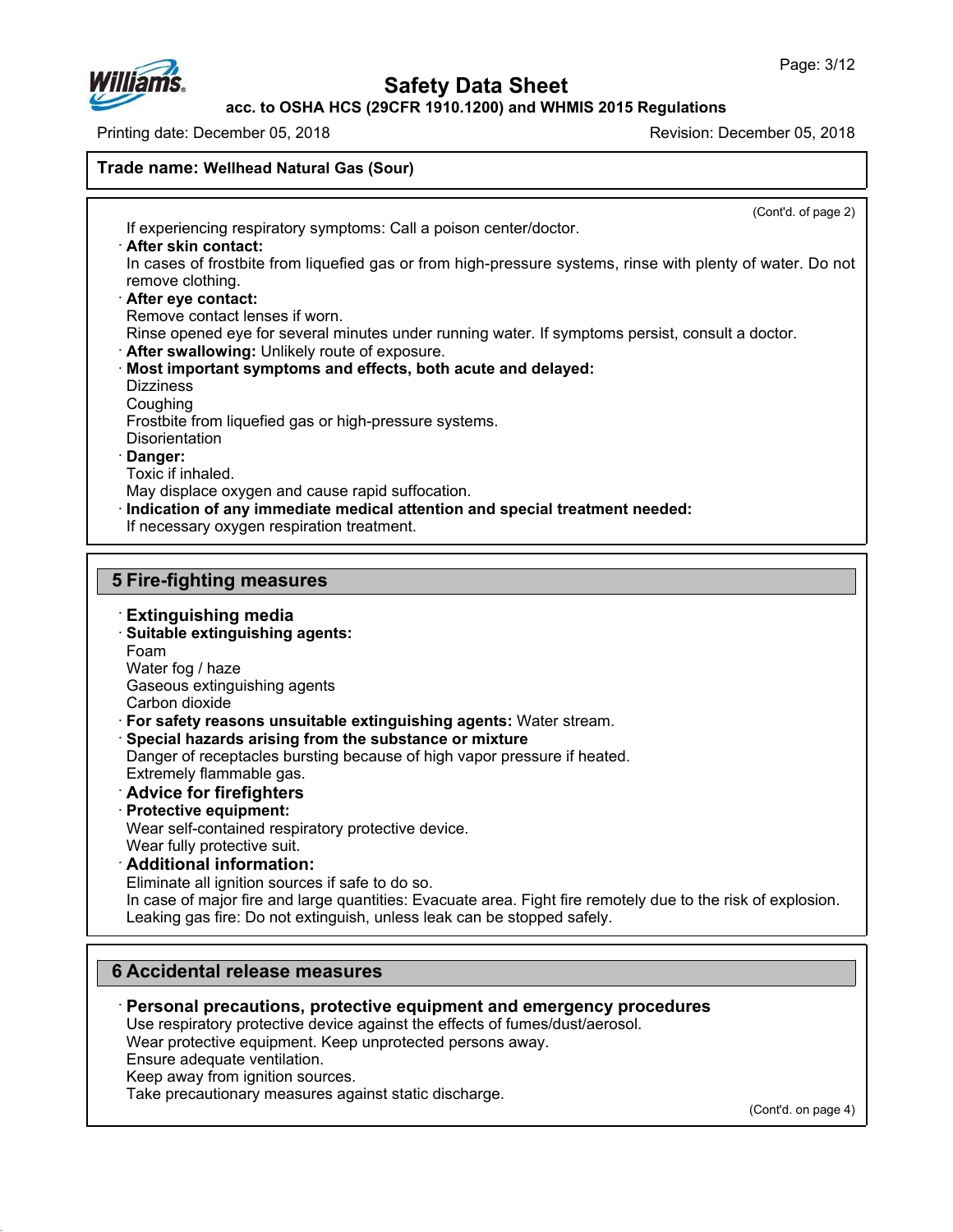

**acc. to OSHA HCS (29CFR 1910.1200) and WHMIS 2015 Regulations**

Printing date: December 05, 2018 Revision: December 05, 2018

**Trade name: Wellhead Natural Gas (Sour)**

(Cont'd. of page 3)

Use only non-sparking tools. Protect from heat.

ꞏ **Environmental precautions** No special measures required.

ꞏ **Methods and material for containment and cleaning up** Allow to evaporate.

ꞏ **Reference to other sections**

See Section 7 for information on safe handling.

See Section 8 for information on personal protection equipment.

See Section 13 for disposal information.

### **7 Handling and storage**

### ꞏ **Handling**

- ꞏ **Precautions for safe handling:** Use enclosed means of conveyance.
- ꞏ **Information about protection against explosions and fires:**

Keep ignition sources away - Do not smoke.

Protect against electrostatic charges.

Ground/bond container and receiving equipment.

Emergency cooling must be available in case of nearby fire.

Flammable gas-air mixtures may be formed in empty containers/receptacles.

Gas is heavier than air and may collect at ground level.

ꞏ **Conditions for safe storage, including any incompatibilities**

ꞏ **Requirements to be met by storerooms and receptacles:**

Avoid storage near extreme heat, ignition sources or open flame.

ꞏ **Information about storage in one common storage facility:** Store away from oxidizing agents.

ꞏ **Specific end use(s)** No relevant information available.

### **8 Exposure controls/personal protection**

### ꞏ **Control parameters**

| Components with limit values that require monitoring at the workplace: |                                                                                                 |  |  |
|------------------------------------------------------------------------|-------------------------------------------------------------------------------------------------|--|--|
| 74-82-8 Methane                                                        |                                                                                                 |  |  |
| TLV (USA)                                                              | refer to App. F in TLVs and BEIs book; NIC-D, EX                                                |  |  |
| EL (Canada)                                                            | Simple asphyxiant, EX                                                                           |  |  |
| EV (Canada)                                                            | Long-term value: 1,000 ppm<br>revoked as of 01/01/18                                            |  |  |
|                                                                        | LMPE (Mexico) Long-term value: 1000 ppm                                                         |  |  |
|                                                                        | 7783-06-4 Hydrogen sulfide                                                                      |  |  |
| PEL (USA)                                                              | Ceiling limit value: 20; 50* ppm<br>*10-min peak; once per 8-hr shift                           |  |  |
| REL (USA)                                                              | Ceiling limit value: 15 <sup>*</sup> mg/m <sup>3</sup> , 10 <sup>*</sup> ppm<br>$*10$ -min      |  |  |
| TLV (USA)                                                              | Short-term value: 7 mg/m <sup>3</sup> , 5 ppm<br>Long-term value: 1.4 mg/m <sup>3</sup> , 1 ppm |  |  |
| EL (Canada)                                                            | Ceiling limit value: 10 ppm                                                                     |  |  |
|                                                                        | (Cont'd. on page 5)                                                                             |  |  |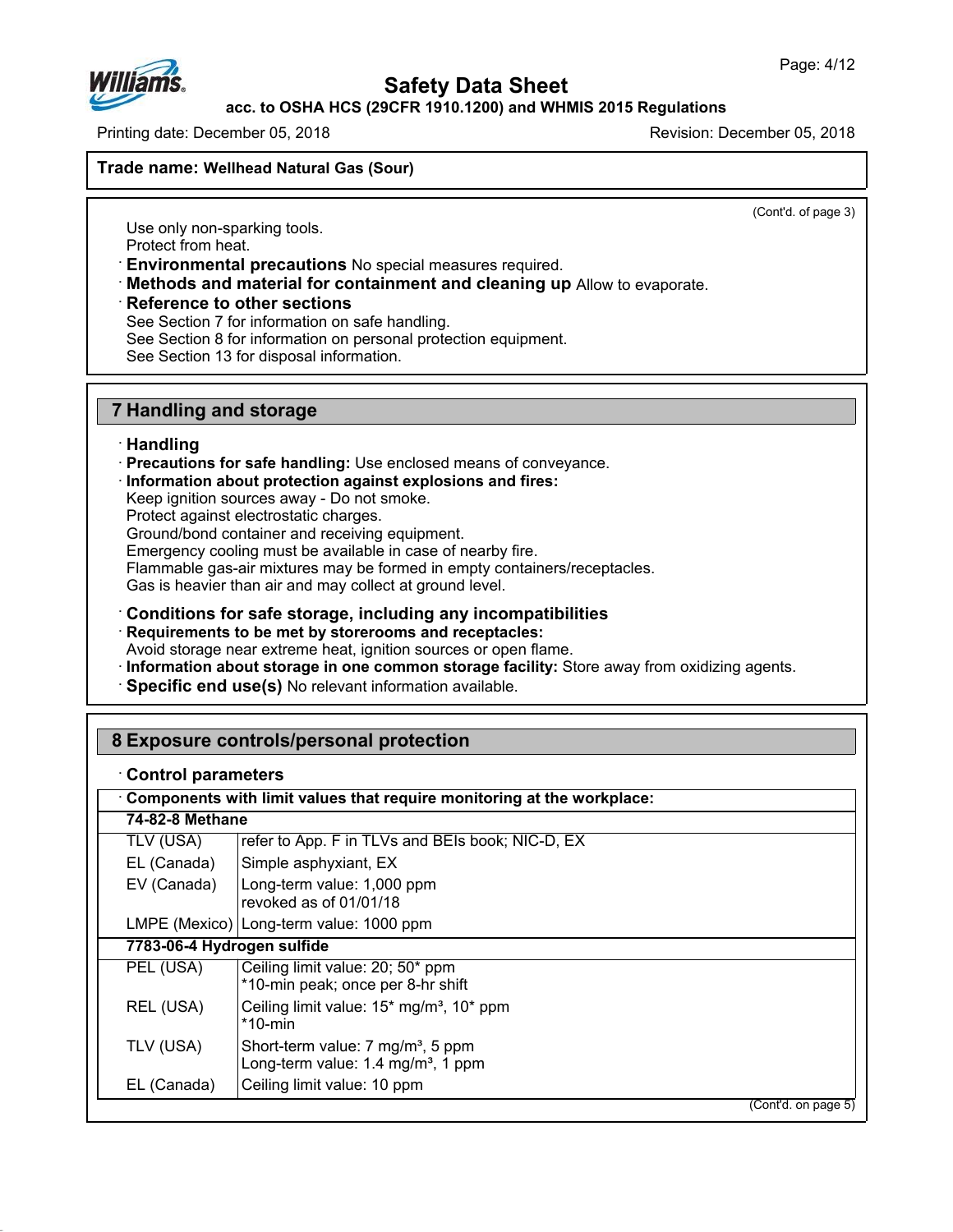

**acc. to OSHA HCS (29CFR 1910.1200) and WHMIS 2015 Regulations**

Printing date: December 05, 2018 **Printing date: December 05, 2018** 

**Trade name: Wellhead Natural Gas (Sour)**

|                         |                                                                                                                 | (Cont'd. of page 4) |  |
|-------------------------|-----------------------------------------------------------------------------------------------------------------|---------------------|--|
| EV (Canada)             | Short-term value: 15 ppm<br>Long-term value: 10 ppm                                                             |                     |  |
|                         | Short-term value: 5 ppm<br>LMPE (Mexico)                                                                        |                     |  |
|                         | Long-term value: 1 ppm                                                                                          |                     |  |
| 74-84-0 Ethane          |                                                                                                                 |                     |  |
| TLV (USA)               | Refer to Appendix F in TLVs & BEIs book; (D, EX)                                                                |                     |  |
| EL (Canada)             | simple asphyxiant; EX                                                                                           |                     |  |
| EV (Canada)             | Long-term value: 1,000 ppm                                                                                      |                     |  |
|                         | revoked as of 01/01/18                                                                                          |                     |  |
|                         | LMPE (Mexico)   Long-term value: 1000 ppm                                                                       |                     |  |
| 124-38-9 Carbon dioxide |                                                                                                                 |                     |  |
| PEL (USA)               | Long-term value: 9000 mg/m <sup>3</sup> , 5000 ppm                                                              |                     |  |
| REL (USA)               | Short-term value: $54,000$ mg/m <sup>3</sup> , 30,000 ppm<br>Long-term value: 9000 mg/m <sup>3</sup> , 5000 ppm |                     |  |
| TLV (USA)               | Short-term value: 54,000 mg/m <sup>3</sup> , 30,000 ppm<br>Long-term value: 9000 mg/m <sup>3</sup> , 5000 ppm   |                     |  |
| EL (Canada)             | Short-term value: 15000 ppm<br>Long-term value: 5000 ppm                                                        |                     |  |
| EV (Canada)             | Short-term value: 54,000 mg/m <sup>3</sup> , 30,000 ppm<br>Long-term value: 9,000 mg/m <sup>3</sup> , 5,000 ppm |                     |  |
| LMPE (Mexico)           | Short-term value: 30000 ppm<br>Long-term value: 5000 ppm                                                        |                     |  |
| 74-98-6 Propane         |                                                                                                                 |                     |  |
| PEL (USA)               | Long-term value: 1800 mg/m <sup>3</sup> , 1000 ppm                                                              |                     |  |
| REL (USA)               | Long-term value: 1800 mg/m <sup>3</sup> , 1000 ppm                                                              |                     |  |
| TLV (USA)               | refer to Appendix F inTLVs&BEIs book; D, EX                                                                     |                     |  |
| EL (Canada)             | Simple asphyxiant; EX                                                                                           |                     |  |
| EV (Canada)             | Long-term value: 1,000 ppm<br>revoked as of 01/01/18                                                            |                     |  |
|                         | LMPE (Mexico) Long-term value: 1000 ppm                                                                         |                     |  |
| 7727-37-9 nitrogen      |                                                                                                                 |                     |  |
| TLV (USA)               | withdrawn TLV, see App. F; simple asphyxiant                                                                    |                     |  |
| EL (Canada)             | Simple asphyxiant                                                                                               |                     |  |
|                         | LMPE (Mexico) Asfixiante simple                                                                                 |                     |  |
|                         | 106-97-8 butane                                                                                                 |                     |  |
| <b>REL (USA)</b>        | Long-term value: 1900 mg/m <sup>3</sup> , 800 ppm                                                               |                     |  |
| TLV (USA)               | Short-term value: 2370 mg/m <sup>3</sup> , 1000 ppm<br>(EX)                                                     |                     |  |
| EL (Canada)             | Short-term value: 1000 ppm<br>EX                                                                                |                     |  |
| EV (Canada)             | Long-term value: 800 ppm<br>revoked as of 01/01/18                                                              |                     |  |
|                         |                                                                                                                 | (Cont'd. on page 6) |  |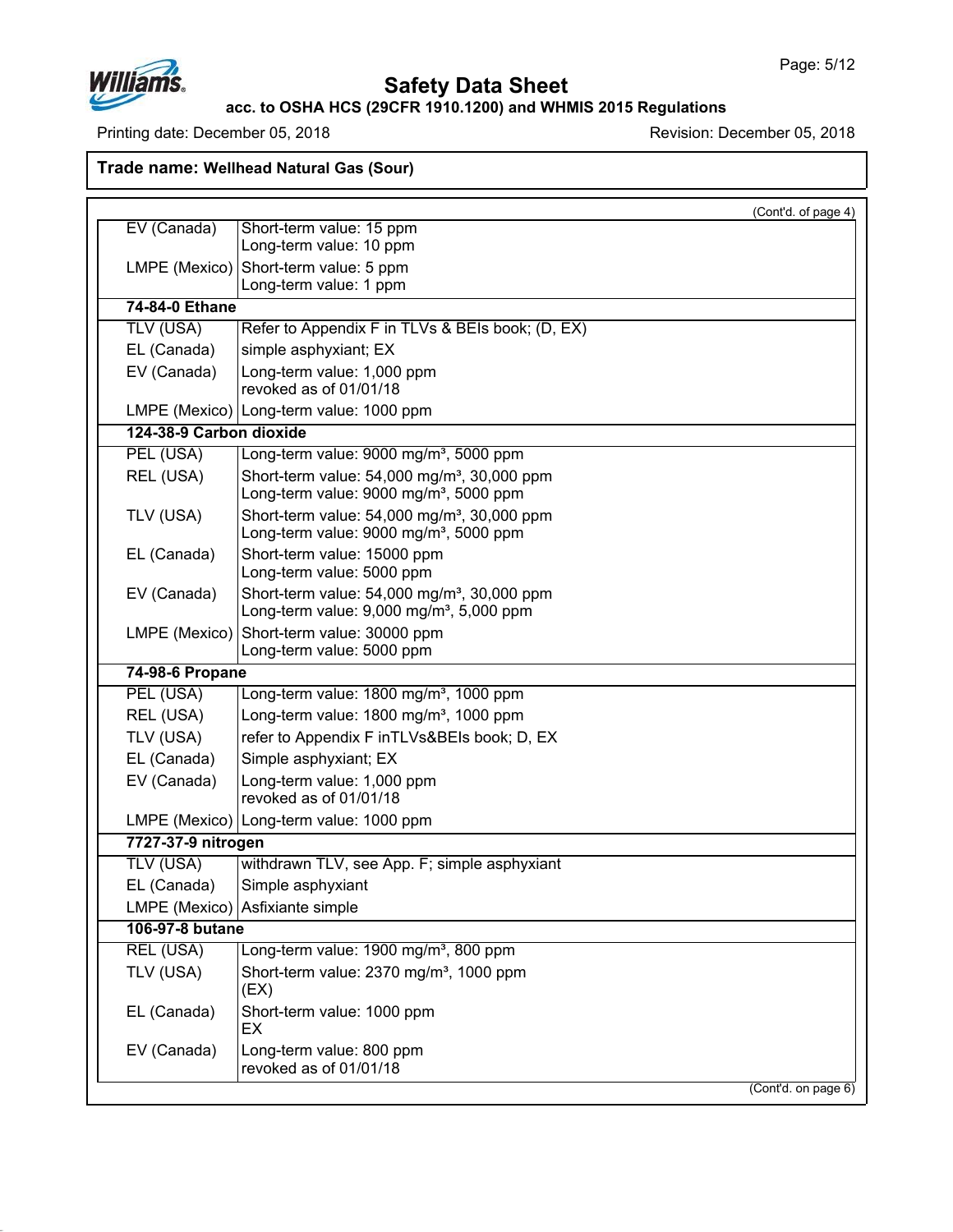

**acc. to OSHA HCS (29CFR 1910.1200) and WHMIS 2015 Regulations**

Printing date: December 05, 2018 Revision: December 05, 2018

**Trade name: Wellhead Natural Gas (Sour)**

(Cont'd. of page 5)

LMPE (Mexico) Long-term value: 1000 ppm

### ꞏ **Exposure controls**

### ꞏ **General protective and hygienic measures:**

The usual precautionary measures for handling chemicals should be followed.

Keep away from foodstuffs, beverages and feed.

Wash hands before breaks and at the end of work.

ꞏ **Engineering controls:** Provide adequate ventilation.

#### ꞏ **Breathing equipment:**



Self-contained respiratory protective device should be used in case of spills or leaks.

#### ꞏ **Protection of hands:**

Wear gloves for protection against thermal and mechanical hazards according to OSHA and NIOSH rules.

### ꞏ **Eye protection:**



Safety glasses

Follow relevant national guidelines concerning the use of protective eyewear.

- ꞏ **Body protection:** Wear appropriate protective clothing.
- ꞏ **Limitation and supervision of exposure into the environment** No relevant information available.
- ꞏ **Risk management measures** No relevant information available.

| 9 Physical and chemical properties                    |                                                                 |  |  |
|-------------------------------------------------------|-----------------------------------------------------------------|--|--|
| Information on basic physical and chemical properties |                                                                 |  |  |
| · Appearance:                                         |                                                                 |  |  |
| Form:                                                 | Gaseous                                                         |  |  |
| Color:                                                | Colorless                                                       |  |  |
| Odor:                                                 | Like rotten eggs.                                               |  |  |
|                                                       | Olfactory fatigue occurs rapidly at levels of 50 ppm or higher. |  |  |
|                                                       | Odor is not a reliable warning property.                        |  |  |
|                                                       | If the rotten egg odor of Hydrogen Sulfide is not noticed, the  |  |  |
|                                                       | concentration is dangerously high and immediate evacuation      |  |  |
|                                                       | is required.                                                    |  |  |
| Odor threshold:                                       | Detectable at less than 1.0 ppm.                                |  |  |
| pH-value:                                             | Not determined.                                                 |  |  |
| <b>Melting point/Melting range:</b>                   | Not determined.                                                 |  |  |
| <b>Boiling point/Boiling range:</b>                   | -157 °C (-250.6 °F)                                             |  |  |
| · Flash point:                                        | -187 °C (-304.6 °F)                                             |  |  |
| · Flammability (solid, gaseous):                      | Extremely flammable gas.                                        |  |  |
| · Auto-ignition temperature:                          | $>288$ °C ( $>550.4$ °F)                                        |  |  |
|                                                       | (Cont'd. on page 7)                                             |  |  |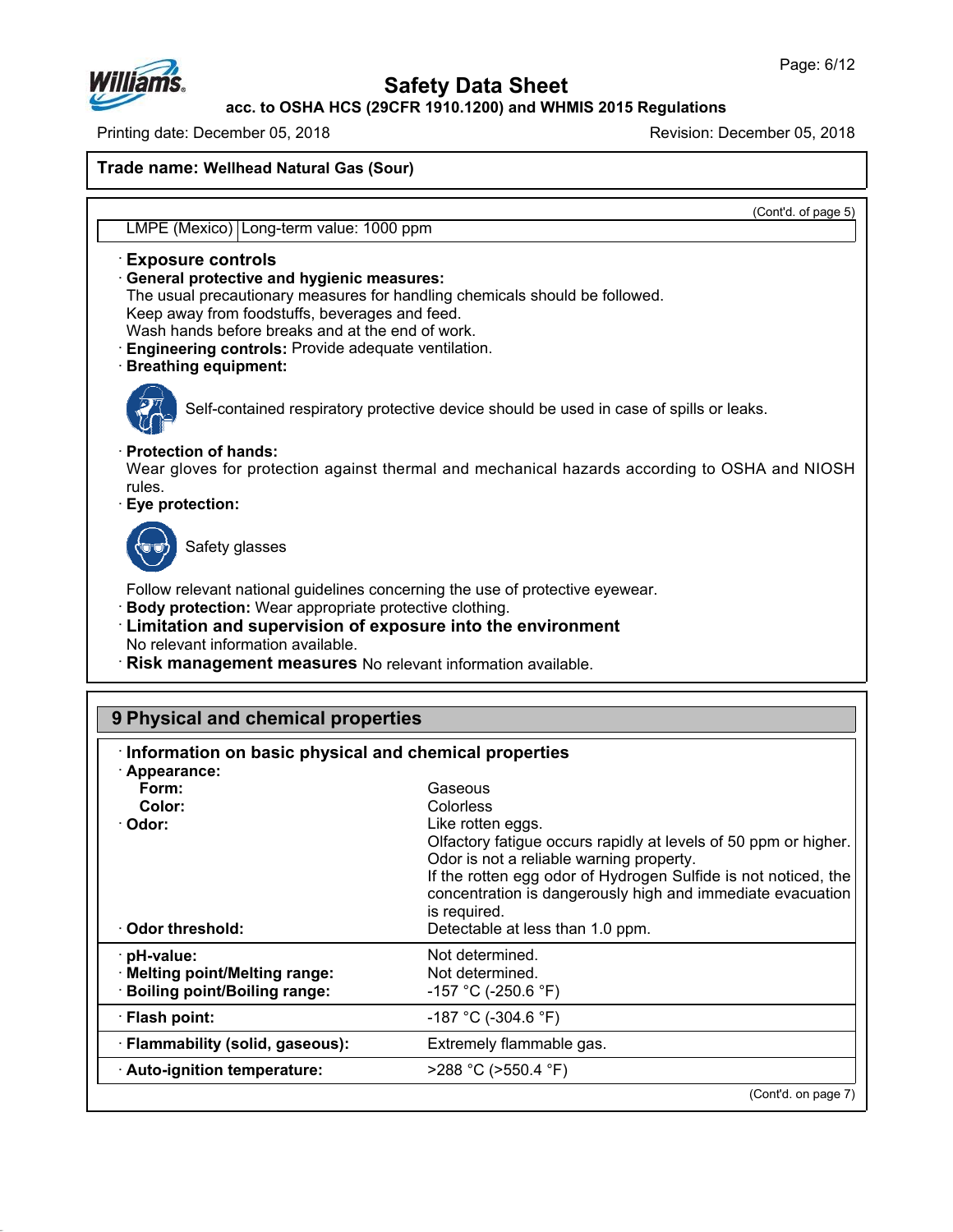

**acc. to OSHA HCS (29CFR 1910.1200) and WHMIS 2015 Regulations**

Printing date: December 05, 2018 Revision: December 05, 2018

#### **Trade name: Wellhead Natural Gas (Sour)**

|                                                        | (Cont'd. of page 6)                                                                            |
|--------------------------------------------------------|------------------------------------------------------------------------------------------------|
| <b>Decomposition temperature:</b>                      | Not determined.                                                                                |
| Danger of explosion:                                   | Product is not explosive. However, formation of explosive air/<br>vapor mixtures are possible. |
| <b>Explosion limits</b>                                |                                                                                                |
| Lower:                                                 | $3$ Vol $%$                                                                                    |
| Upper:                                                 | 17 Vol %                                                                                       |
| Oxidizing properties:                                  | Not determined.                                                                                |
| $\cdot$ Vapor pressure at 25 °C (77 °F):               | 40 mmHg (0.8 psi)                                                                              |
| Density:                                               |                                                                                                |
| Relative density at 20 °C (68 °F):                     | $>1.0$ (Air = 1.0)                                                                             |
|                                                        | Heavier than air.                                                                              |
| Vapor density:                                         | Not determined.                                                                                |
| Relative vapor density at 20 °C (68 °F): 0.6 (air = 1) |                                                                                                |
| <b>Evaporation rate:</b>                               | Not applicable.                                                                                |
| · Solubility in / Miscibility with                     |                                                                                                |
| Water:                                                 | Not miscible or difficult to mix.                                                              |
| · Partition coefficient (n-octanol/water):             | Not determined.                                                                                |
| · Viscosity                                            |                                                                                                |
| Dynamic:                                               | Not determined.                                                                                |
| Kinematic:                                             | Not determined.                                                                                |
| <b>Other information</b>                               | No relevant information available.                                                             |

### **10 Stability and reactivity**

ꞏ **Reactivity:** No data available for self-reactivity.

ꞏ **Chemical stability:** Stable under normal temperatures and pressures.

### ꞏ **Thermal decomposition / conditions to be avoided:**

Danger of receptacles bursting because of high vapor pressure if heated.

Gas is heavier than air and may collect at ground level.

### ꞏ **Possibility of hazardous reactions**

Extremely flammable gas.

Reacts with halogenated compounds.

Develops readily flammable gases / fumes.

Reacts with oxidizing agents.

Can form explosive mixtures in air if heated above flash point and/or when sprayed or atomized.

Hazardous gases may be released if heated above the decomposition point.

ꞏ **Conditions to avoid**

Excessive heat.

Keep ignition sources away - Do not smoke.

ꞏ **Incompatible materials**

**Oxidizers** 

Halogenated compounds.

### ꞏ **Hazardous decomposition products**

(Cont'd. on page 8)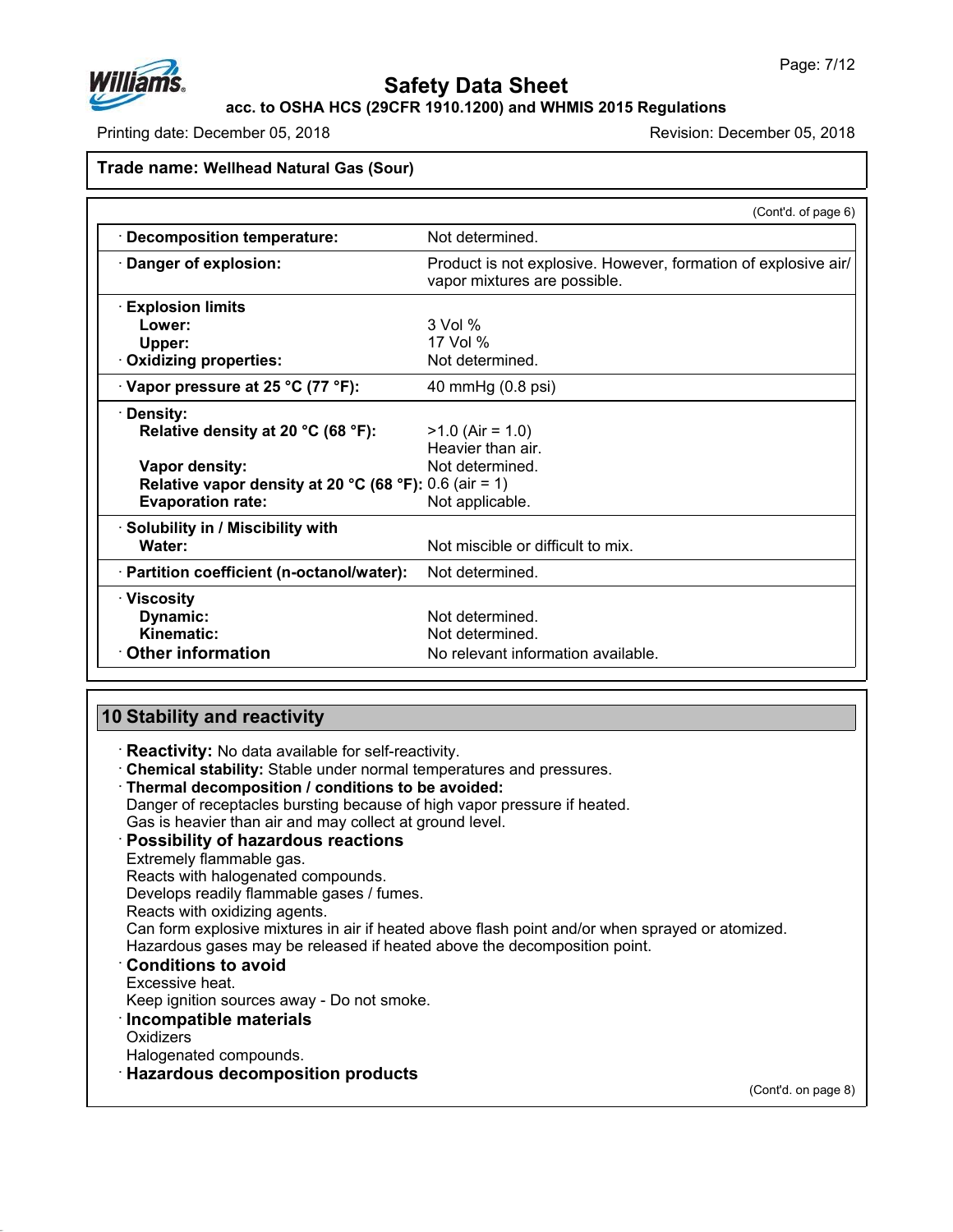

**acc. to OSHA HCS (29CFR 1910.1200) and WHMIS 2015 Regulations**

Printing date: December 05, 2018 Revision: December 05, 2018

**Trade name: Wellhead Natural Gas (Sour)**

(Cont'd. of page 7)

Under fire conditions only: Carbon monoxide and carbon dioxide Sulfur oxides (SOx)

# **11 Toxicological information**

### ꞏ **Information on toxicological effects**

ꞏ **Acute toxicity:** Based on available data, the classification criteria are not met.

ꞏ **LD/LC50 values that are relevant for classification:**

### **7783-06-4 Hydrogen sulfide**

Inhalative LC50/4h 444 ppm (rat)

 $LC$ 50/4h  $621$  mg/m3 (rat)

#### ꞏ **Primary irritant effect:**

ꞏ **On the skin:** Based on available data, the classification criteria are not met.

- ꞏ **On the eye:** Based on available data, the classification criteria are not met.
- ꞏ **Sensitization:** Based on available data, the classification criteria are not met.

#### ꞏ **IARC (International Agency for Research on Cancer):**

None of the ingredients are listed.

#### ꞏ **NTP (National Toxicology Program):**

None of the ingredients are listed.

### ꞏ **OSHA-Ca (Occupational Safety & Health Administration):**

None of the ingredients are listed.

#### ꞏ **Probable route(s) of exposure:**

Inhalation.

Eye contact.

Skin contact.

### ꞏ **Acute effects (acute toxicity, irritation and corrosivity):**

Toxic if inhaled.

May displace oxygen and cause rapid suffocation.

ꞏ **Repeated dose toxicity:** No relevant information available.

- ꞏ **Germ cell mutagenicity:** Based on available data, the classification criteria are not met.
- ꞏ **Carcinogenicity:** Based on available data, the classification criteria are not met.
- ꞏ **Reproductive toxicity:** Based on available data, the classification criteria are not met.
- ꞏ **STOT-single exposure:** Based on available data, the classification criteria are not met.
- ꞏ **STOT-repeated exposure:** Based on available data, the classification criteria are not met.
- ꞏ **Aspiration hazard:** Based on available data, the classification criteria are not met.

### **12 Ecological information**

ꞏ **Toxicity**

- ꞏ **Aquatic toxicity** No relevant information available.
- ꞏ **Persistence and degradability** No relevant information available.
- ꞏ **Bioaccumulative potential:** No relevant information available.
- ꞏ **Mobility in soil:** No relevant information available.
- ꞏ **Additional ecological information**

(Cont'd. on page 9)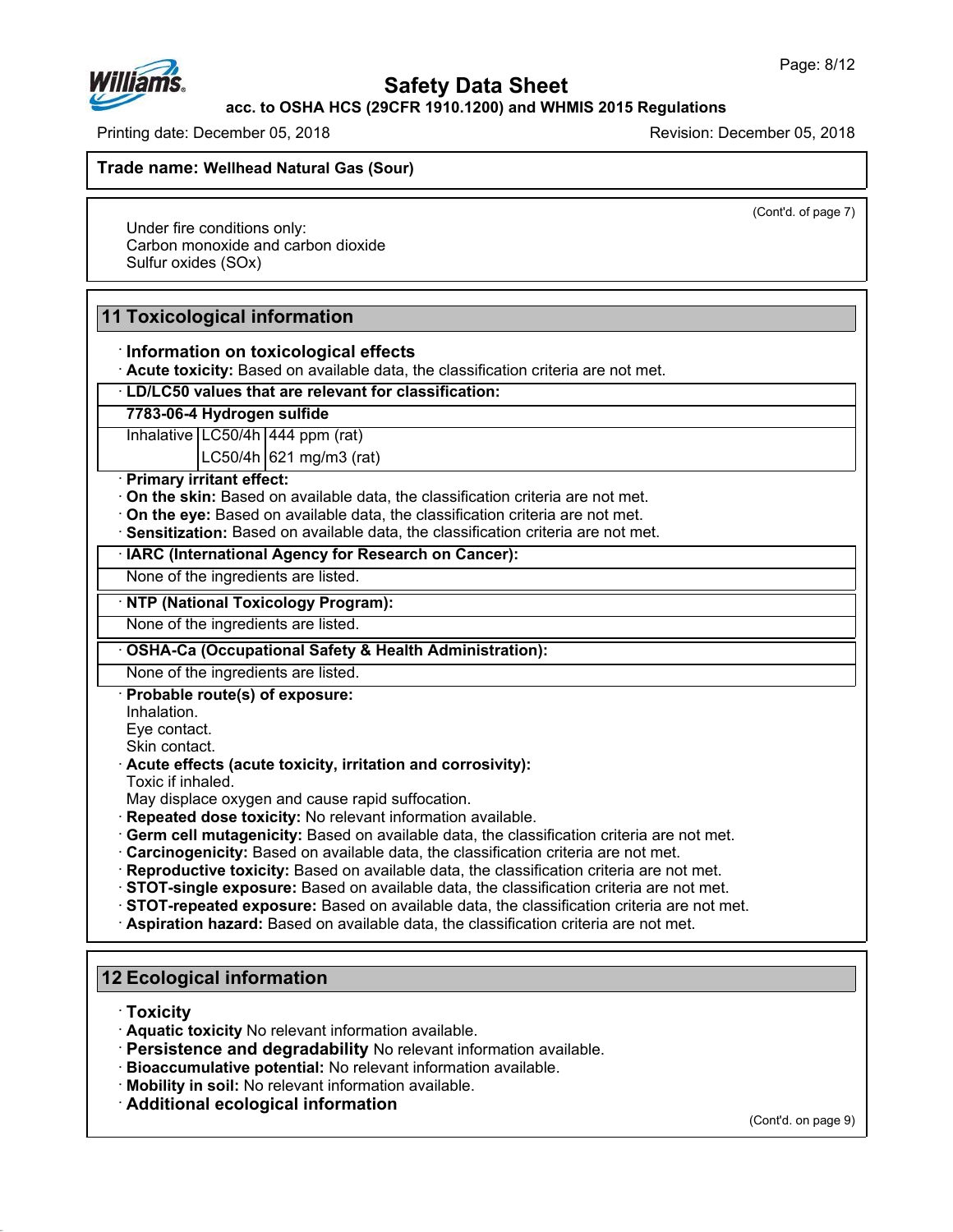

**acc. to OSHA HCS (29CFR 1910.1200) and WHMIS 2015 Regulations**

Printing date: December 05, 2018 Revision: December 05, 2018

### **Trade name: Wellhead Natural Gas (Sour)**

(Cont'd. of page 8)

ꞏ **General notes:** Do not allow undiluted product or large quantities of it to reach ground water, water course or sewage system.

### ꞏ **Results of PBT and vPvB assessment**

ꞏ **PBT:** Not applicable.

ꞏ **vPvB:** Not applicable.

ꞏ **Other adverse effects** No relevant information available.

### **13 Disposal considerations**

#### ꞏ **Waste treatment methods**

#### ꞏ **Recommendation:**

Contact waste processors for recycling information.

The user of this material has the responsibility to dispose of unused material, residues and containers in compliance with all relevant local, state and federal laws and regulations regarding treatment, storage and disposal for hazardous and nonhazardous wastes.

### ꞏ **Uncleaned packagings**

ꞏ **Recommendation:** Disposal must be made according to official regulations.

| <b>14 Transport information</b>                                                 |                                                                                                          |
|---------------------------------------------------------------------------------|----------------------------------------------------------------------------------------------------------|
| · UN-Number<br>· DOT, ADR/RID/ADN, IMDG<br>∴IATA                                | UN1953<br><b>FORBIDDEN</b>                                                                               |
| · UN proper shipping name<br>$\cdot$ DOT<br>· ADR/RID/ADN, IMDG<br>$\cdot$ IATA | Compressed gas, toxic, flammable, n.o.s.<br>COMPRESSED GAS, TOXIC, FLAMMABLE, N.O.S.<br><b>FORBIDDEN</b> |
| · Transport hazard class(es)                                                    |                                                                                                          |
| $\cdot$ DOT                                                                     |                                                                                                          |
| da⊵<br><b>ENAIO</b>                                                             |                                                                                                          |
| · Class                                                                         | 2.1                                                                                                      |
| · Label                                                                         | 2.1, 2.3                                                                                                 |
| · ADR/RID/ADN                                                                   |                                                                                                          |
|                                                                                 |                                                                                                          |
| · Class                                                                         | 2.3 1TF                                                                                                  |
| · Label                                                                         | $2.1 + 2.3$                                                                                              |
|                                                                                 | (Cont'd. on page 10)                                                                                     |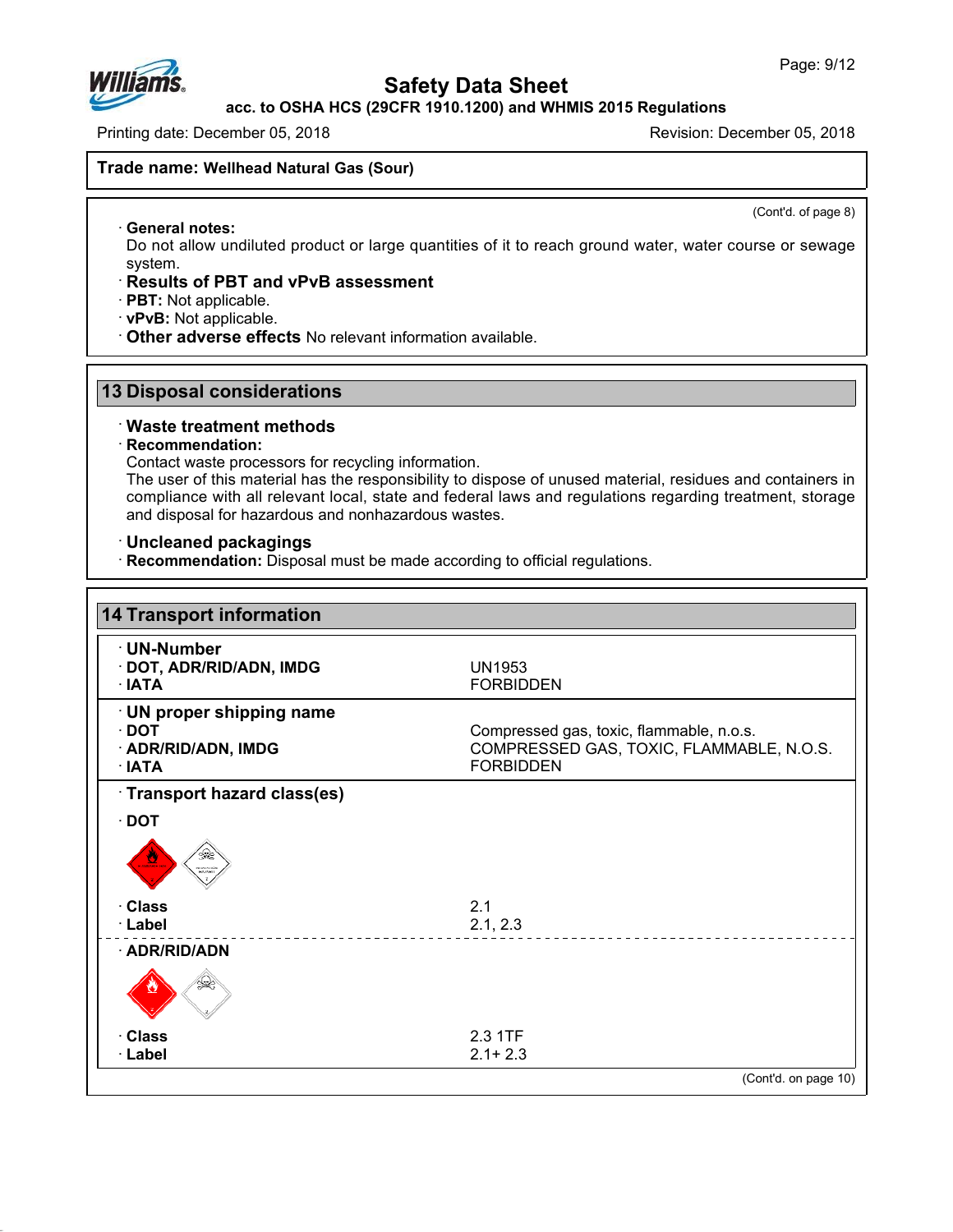

**acc. to OSHA HCS (29CFR 1910.1200) and WHMIS 2015 Regulations**

Printing date: December 05, 2018 Revision: December 05, 2018

# **Trade name: Wellhead Natural Gas (Sour)**

|                                            | (Cont'd. of page 9)                             |
|--------------------------------------------|-------------------------------------------------|
| · IMDG                                     |                                                 |
|                                            |                                                 |
| · Class                                    | 2.1                                             |
| · Label                                    | 2.1/2.3                                         |
| $\cdot$ IATA                               |                                                 |
| · Class                                    | <b>FORBIDDEN</b>                                |
| · Packing group                            | This UN-number is not assigned a packing group. |
| $\cdot$ Environmental hazards              |                                                 |
| · Marine pollutant:                        | No                                              |
| <b>Special precautions for user</b>        | Not applicable.                                 |
| Danger code (Kemler):                      | 231                                             |
| <b>EMS Number:</b>                         | $F-D, S-U$                                      |
| Transport in bulk according to Annex II of |                                                 |
| <b>MARPOL73/78 and the IBC Code</b>        | Not applicable.                                 |
| Transport/Additional information:          |                                                 |
| ∙ DOT                                      |                                                 |
| <b>Quantity limitations</b>                | On passenger aircraft/rail: Forbidden           |
|                                            | On cargo aircraft only: Forbidden               |
| $\cdot$ IATA                               | FORBIDDEN.                                      |

# **15 Regulatory information**

ꞏ **Safety, health and environmental regulations/legislation specific for the substance or mixture** ꞏ **United States (USA)** ꞏ **SARA** ꞏ **Section 302 (extremely hazardous substances):** None of the ingredients are listed. ꞏ **Section 355 (extremely hazardous substances):** 7783-06-4 Hydrogen sulfide ꞏ **Section 313 (Specific toxic chemical listings):** 7783-06-4 Hydrogen sulfide ꞏ **TSCA (Toxic Substances Control Act)** All ingredients are listed. ꞏ **Clean Air Act (CAA) Section 112(r) Accidental Release Prevention (40 CFR 68.130):** 74-82-8 Methane 10000 | 10000 | 10000 | 10000 | 10000 | 10000 | 10000 | 10000 | 10000 | 10000 | 10000 | 10000 74-84-0 Ethane 10000 | 10000 | 10000 | 10000 | 10000 | 10000 | 10000 | 10000 | 10000 | 10000 | 10000 | 10000 | (Cont'd. on page 11)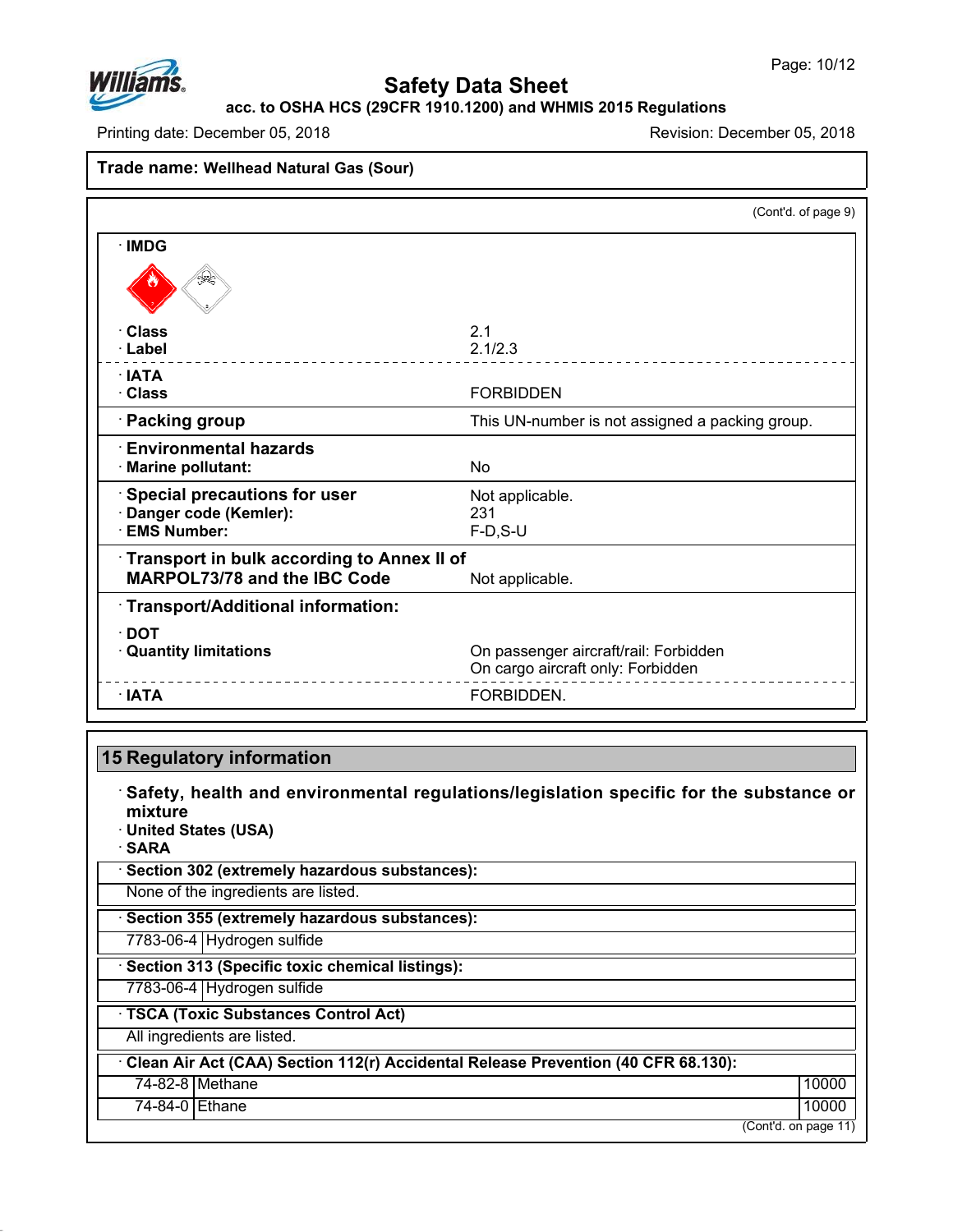

**acc. to OSHA HCS (29CFR 1910.1200) and WHMIS 2015 Regulations**

Printing date: December 05, 2018 Revision: December 05, 2018

**Trade name: Wellhead Natural Gas (Sour)**

(Cont'd. of page 10)

74-98-6 Propane 10000 | 10000 | 10000 | 10000 | 10000 | 10000 | 10000 | 10000 | 10000 | 10000 | 10000 | 10000 106-97-8 butane 10000

ꞏ **Proposition 65 (California)**

ꞏ **Chemicals known to cause cancer:**

None of the ingredients are listed.

ꞏ **Chemicals known to cause developmental toxicity for females:**

None of the ingredients are listed.

ꞏ **Chemicals known to cause developmental toxicity for males:**

None of the ingredients are listed.

ꞏ **Chemicals known to cause developmental toxicity:**

None of the ingredients are listed.

ꞏ **EPA (Environmental Protection Agency):**

7783-06-4 Hydrogen sulfide I

ꞏ **IARC (International Agency for Research on Cancer):**

None of the ingredients are listed.

ꞏ **Canadian Domestic Substances List (DSL) (Substances not listed.):**

All ingredients are listed.

# **16 Other information**

This information is based on our present knowledge. However, this shall not constitute a guarantee for any specific product features and shall not establish a legally valid contractual relationship.

ꞏ **Abbreviations and acronyms:**

ADR: European Agreement concerning the International Carriage of Dangerous Goods by Road IMDG: International Maritime Code for Dangerous Goods DOT: US Department of Transportation IATA: International Air Transport Association CAS: Chemical Abstracts Service (division of the American Chemical Society) LC50: Lethal concentration, 50 percent LD50: Lethal dose, 50 percent PBT: Persistant, Bio-accumulable, Toxic vPvB: very Persistent and very Bioaccumulative OSHA: Occupational Safety & Health Administration Flam. Gas 1: Flammable gases – Category 1 Press. Gas: Gases under pressure – Compressed gas Press. Gas: Gases under pressure – Liquefied gas Acute Tox. 2: Acute toxicity – Category 2 Acute Tox. 3: Acute toxicity – Category 3 ꞏ **Sources** Website, European Chemicals Agency (echa.europa.eu) Website, US EPA Substance Registry Services (ofmpub.epa.gov/sor internet/registry/substreg/home/ overview/home.do) Website, Chemical Abstracts Registry, American Chemical Society (www.cas.org) Patty's Industrial Hygiene, 6th ed., Rose, Vernon, ed. ISBN: 978-0-470-07488-6 Casarett and Doull's Toxicology: The Basic Science of Poisons, 8th Ed., Klaasen, Curtis D., ed., ISBN: 978-0-07-176923-5. Safety Data Sheets, Individual Manufacturers

(Cont'd. on page 12)